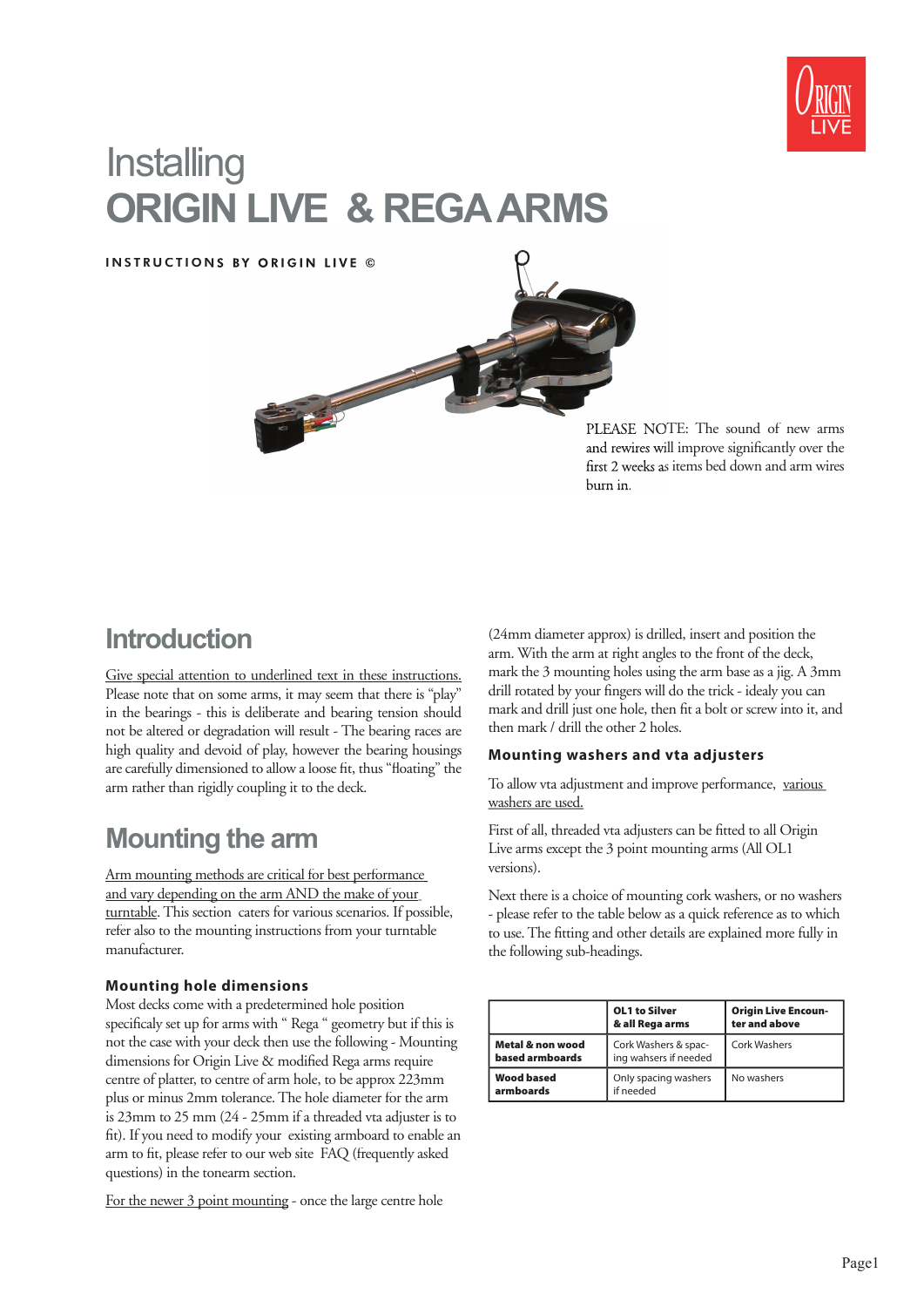### MOUNTING THE ARM ON MK2 ORIGIN LIVE DECKS ONLY

Arms with a threaded base fit Origin Live decks as per the diagram below. To adjust the height of the arm, screw the threaded vta adjuster up or down and reclamp the arm using the large base clamping nut.

NOTE - For Origin Live arms with integral vta adjuster (Encounter and above) you should raise the arm height to approximately the right level using the threaded vta adjuster and then use the arm vta wheel for fine adjustment.

## **24 mm ARMBOARD HOLE WITH VTA ADJUSTER**



#### MOUNTING ON ANY DECK WITH 23 TO 25MM ARMBOARD HOLE

Fit the arm as per the following diagram.

REAR VIEW OF ARM ON METAL OR NON WOOD BASED ARMBOARD WITH CORK WASHER



## **IF YOU DO NOT HAVE A VTA ADJUSTER**

If you do not have a VTA adjuster, then use the 2 large spacing washers supplied to set the arm base to the correct height.

Bolt the arm to the armboard or plinth - you only need tighten the large nut to finger tightness or very slightly tighter.

## IF YOU HAVE THE ORIGIN LIVE THREADED VTA ADJUSTER (WHICH FITS MOST DECKS

This adjuster does not fit the newer Rega arms with 3 point mounting holes. First thread the adjuster onto the arm. Ensure that the threaded metal sleeve is the right way up with the serrated flange on the top side. This ensures that the arm goes all the way down into the sleeve. Once the threaded adjuster is

on, insert the arm through the armboard hole and fit the cork washer if desired then the large clamping nut. If you find your arm is too high with the vta adjuster fitted, then you should remove it, as it adds 1.5mm to the height of the arm.

## IF YOU HAVE THE OL1 OR REGA ARM WITH 3 HOLE MOUNTING

The arm is bolted or screwed to the deck using the 3 mounting holes in the base of the arm. To raise the arm for VTA adjustment you will need to fit 3 or more spacing washers under the arm base holes. One peice spacers are available from Rega if you want a neater looking solution.

With arms supplied by Origin Live an assortment of spacers and fasteners is included to cater for most decks. These consist of

## **FASTENINGS**

3 off M3 x 25mm machine screws and 3 off M3 nuts for through bolting.

3 off 3.5 x 25mm screws to screw into wood or soft armboards.

3 off M4 full nuts to act as 3mm spacers for height adjustment.

3 off M4 thin nuts to act as 2mm spacers

6 off M4 washers to act as 0.8mm spacers .

## **OTHER PARTS**

Counterweight and grub screw, 3mm &1.27mm Allen keys, alignment gauge, installation instructions.



## FOR MK1 ORIGIN LIVE DECKS AND SLIDING VTA ADJUSTERS

These are no longer current, so these instructions may be found on the Origin Live web site - see top navigation bar - support - then drop down list instructions - turntables - Aurora Gold - page 5 & 6.

## **Connecting the arm**

## FIT THE ARM CABLE CLIP

For best performance the arm cable should be supported by a cable clip screwed into position underneath the plinth - leave a slight droop on it so that it isn't "tight". Clipping the arm helps prevent vibration feeding into the arm.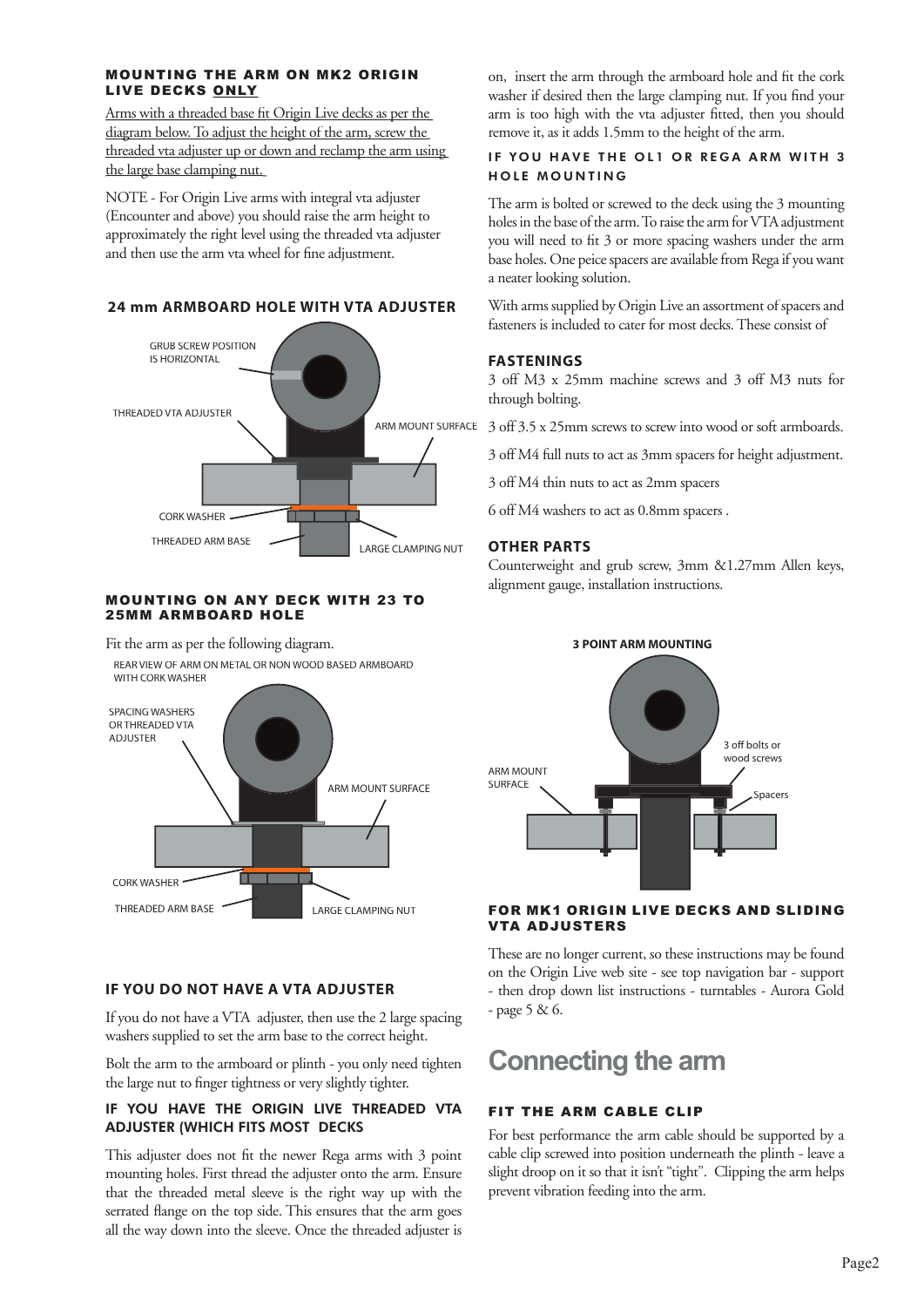#### CONNECT THE ARM TO YOUR PHONO STAGE / AMPLIFIER

Normaly this is straightforward, however **if you have bullet plugs** you should heat them with a hair dryer (or similar) till they will fit easily onto your amplifier phono sockets. If this is ommitted, the plugs can be such a tight fit that you damage the amplifier. Once fitted, you do not need to reheat the plugs in future as they will maintain the correct tightness.

The earth lead should be connected to the earth of your phono stage, pre-amplifier or amplifier. This earth lead is best separated slightly from the arm signal leads so do not wind it around them for best performance. Avoid pulling the external wires at the base of the arm as they are not indestructible and can become detached if excessive force is used to manipulate them.

**If you have XLR plugs**, you will not get both plugs through the mounting hole for the arm. For this reason we normaly supply the arm with only one XLR plug fitted. Full instructions on how to fit the other XLR are available on our web site - see top navigation bar, click "general information" then "technical support" on the drop down list.

## **Cartridge set up**

If you are not familiar with fitting cartridges then please read the detailed section "Hi-Fi Cartridges explained" found towards the end of this manual.

## MOUNTING

Mount the cartridge in the headshell of the arm. Cartridge mounting screws (usually 2.5mm allen bolts) should be tight. Stainless steel allen bolts are the best for mounting hi-fi cartridges - aluminum or brass are OK but difficult to tighten in comparison to allen heads. Avoid steel bolts as they are magnetic and degrade your cartridge magnets.

 is best done with the stylus guard in place but it may be necessary to remove it during at least one phase of the installation. If you do, replace it as soon as possible. Be especially careful when the stylus guard is off, as many MC cartridges have a strong magnetic field at the base of the cantilever. If this attracts the tip of a steelbladed screwdriver, it can destroy the stylus - there is no hope of resisting it. The best precaution is to keep the screwdriver well away from the cantilever, use a nonferrous screwdriver, or keep the stylus guard on when you're using the screwdriver near it. The headshell screws should be finger-tightened just enough that the cartridge cannot fall off but is still loose enough that the cartridge is easily moved around. Work whenever possible with the stylus's guard in place. Now carry out the set up procedures outlined below. Do not deviate from this sequence as each step affects the subsequent one — change the order and the setup will be wrong.

## SET TRACKING FORCE

Set the tracking force to the cartridge manufacturer's recommendations using a stylus force gauge (stylus balance). This will need to be re-set later on so do not worry about getting it too exact at this stage - within 0.3 grams of recommended tracking force is fine.

Set the tracking force by sliding the counterweight along the rear stub until the required tracking force is attained, then clamp up

the grub screw in the side. When adjusting the counterweight, set it so that the Allen bolt is at the side of the arm (not at the top) see figure "Rear end view of counterweight". You will need a stylus force gauge to measure the force underneath the cartridge tip.

HINT - The counterweight is deliberately a very loose fit on the stub for best performance. Because of this, it helps to just lightly "nip" the allen bolt in the side of the counterweight onto the stub – this way the counterweight has a little friction to hold it in position as you slide it backwards and forwards. Once you have set the tracking force correctly you can tighten the allen bolt in the counterweight as firmly as possible to secure it tightly to the rear stub. Re-check that the tracking force is still correct after tightening.

For OL1 tonearms without the rear stub upgrade (i.e it has a plastic rear stub with spiral groove) – turn the counterweight till the arm balances level – once this is accomplished you can then set the tracking force by turning the counterweight – half a turn  $= 1$  gram.

## **USE OF STYLUS FORCE GUAGE**

Most stylus force gauges work on the same principle as a set of scales or balances. For example with the Ortofon Stylus Force Gauge, first place the stylus on the inscribed or graduated portion of the scales. Then try the stylus at different points until you find the point where the beam "balances" freely in a roughly level position. You then read the force that is being exerted –( 1gram = 10 mN if the scale is in mN). From this number you can assess whether you need to increase the tracking force or vica-versa. Move the tonearm counterweight accordingly and re-measure the tracking force. Repeat this procedure until the correct tracking force is obtained. A digital force gauge works slightly differently so follow the manufacturer's instructions.

#### SET TANGENCY ALIGNMENT (LATERAL TRACKING ANGLE)

First of all **set the cartridge overhang**, which is 17mm for all Origin Live and Rega arms. The overhang of the cartridge is the measurement from the centre of the spindle to the tip of the cartridge stylus when the armtube is positioned such that it's centre line is directly over the centre of the spindle. Whenever you rotate the cartridge to align it, the overhang position must be maintained and checked at the end of the whole procedure. Follow the manufacturer's literature and the dictates of your alignment gauge - different gauges use slightly different methods.

Square up the hi-fi cartridge body with the gauge's markings, be sure that the cartridge sides are square or your alignment will be wrong. When all adjustments are correct, carefully tighten down the hi-fi cartridge mounting screws. Keeping a firm grip on hi-fi cartridge and headshell together so nothing shifts, delicately tighten each screw down a turn or so, then repeat until tight. Tightening down one screw all the way before tightening the others is almost certain to twist the cartridge out of alignment. However careful you've been, always check the alignment again after tightening.

Ensure the headshell wires are bent so that they are clear of the record surface.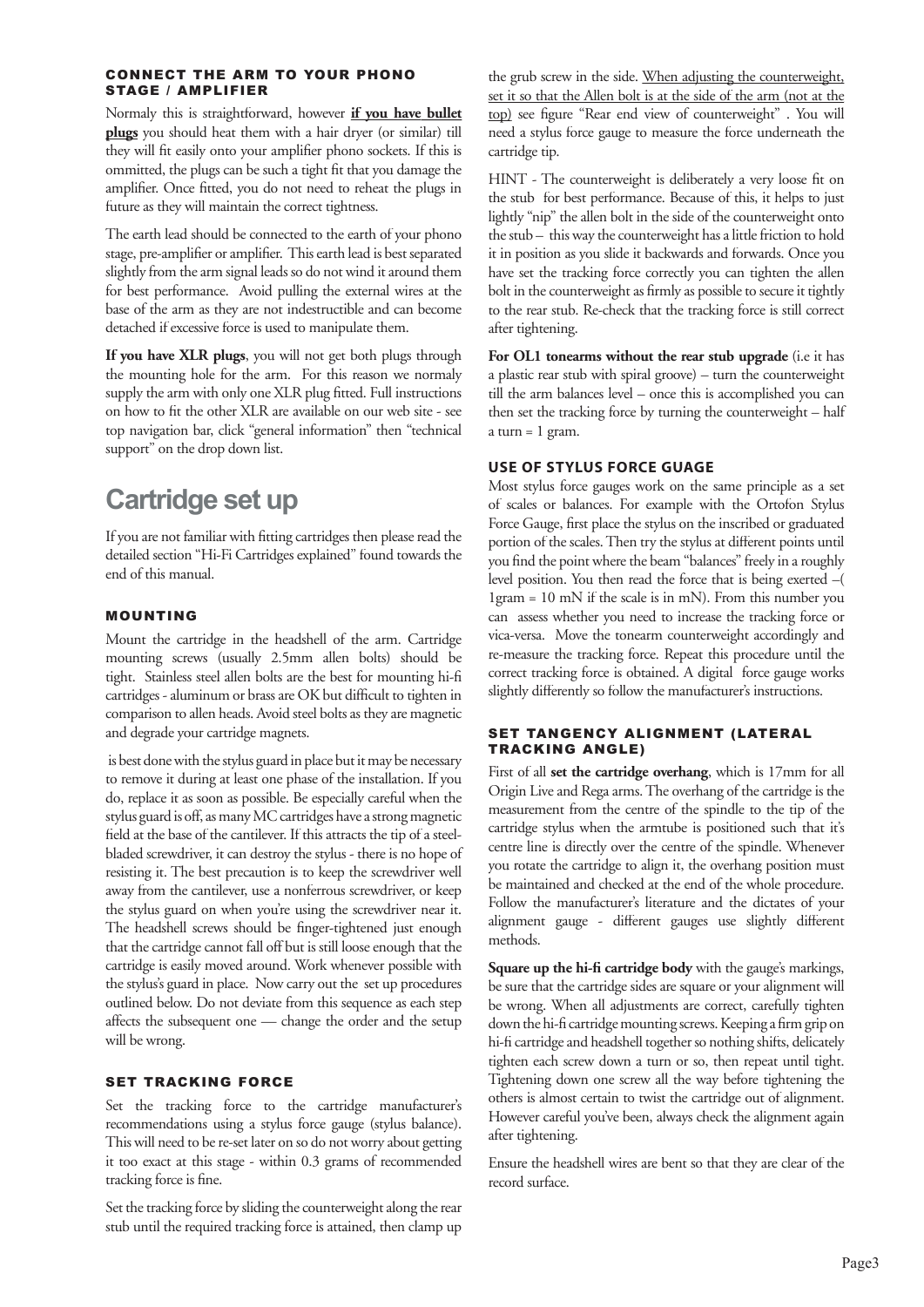#### VTA ADJUSTMENT

To allow the cartridge needle to track at the correct VTA (vertical tracking angle) it is important that the base of the arm is at the correct height in relation to the platter.

For Rega arms, the OL1 series and Silver arm - Usually the optimum setting is such that the TOP edge of the arm is parallel with the surface of a FLAT record – you can use a piece of card with parallel lines drawn on it to check this once the cartridge is fitted.

F**or the Encounter, Illustrious, Conqueror and Enterprise arms** – the *CENTRE LINE* of the tapered arm tube should be parallel with the surface of a *FLAT* record. You can use the template card supplied to help judge this.

It is always best to experiment with vta height by varying it and listening to the results till you have found the optimum position. This is necessary because of variations in stylus angle tolerances.

## *\*\*\*\* EXTREMELY IMPORTANT IMPORTANT \*\*\*\*\*\**

The tension you put on the large base clamping nut is fairly critical to performance. You can tune the arm by listening to various tensions. This may seem laborious but you will be richly rewarded in terms of improved performance. The mistake is often made of over tightening this nut with the result that the music sounds deadened.

**For Origin live OL1 to Silver arms and Rega threaded base arms** it is best to tension the arm nut LOOSELY to the deck i.e so that the nut has the minimum possible clamping force and the arm base can easily be rotated out of position. You can compromise sound quality for practical purposes if you wish and clamp it to finger tight.

**For Origin Live DUAL PIVOT arms - Encounter to Enterprise** As a rule of thumb you will find the best tension is simply finger tight - as hard as you can. If you do not have a stong grip then just tighten to finger tight and use a spanner, pliers or molegrips to "nip" the nut a tiny fraction tighter.

The best approach is to tune-in VTA gradually by listening to music. You know the arm needs to be lowered at the arm pillar when the overall sound is hard and bright, with thin bass or no deep bass, edgy highs, and harsh midrange (of course, this could also be tracking force which is too light). Distortion obscures low level details between the musical; notes so dynamic range is reduced. Transient attacks may be too sharp. Raise the arm when the sound is dull and damped, the highs rolled off, the lows muddy and lacking definition, and transient attacks are dull. Mind you, this sounds an awful lot like the effects of changes in tracking force (too light is edgy, too heavy is heavy and dull). They are different sounding but hard to explain. Start with the arm a little low and very gradually raise it, first to where it is parallel to the record, and then so the back of the cartridge is tilting up. Keep track of your settings so you can return to the one you like best where everything snaps into focus. The range of adjustments can be quite broad, as much as 3/4" or even more (at the arm pivot). Play with the full range so you know what it sounds like and don't be diffident.

## ANTISKATE FORCE (SIDE BIAS)

This applies an opposing, balancing force to the natural *inward* drag of a pivoting arm while playing. Left uncontrolled, the stylus would push up against the inner groove wall, causing distortion both from mistracking and a cantilever skewed in relation to the cartridge generator.

**For OL1 to Silver arms and all Rega arms** - The side bias force is set using the small sliding knob located beside the lift lower lever. This should be set to a value of approximately 1 or less due to the fact that the bias adjustments on Rega arms and similar arms tend to under-read the true value of side force produced.

For new generation Rega and OL1 arms<sup>1</sup> - the side bias is adjusted by pulling or pushing the round portion just in front of the arm clip. Pulling the button out **decreases** the side bias and vica versa. It is advisable to set this slider almost in the fully "out" position as the bias adjustments on Rega made arms arms tend to under-read the true value of side force produced.

**On the Encounter, Illustrious, Conqueror and Enterprise arms** – Carefully twist the wire loop to the correct angle relative to the arm base – you can use the enclosed paper template, showing a plan view of the arm to do this – the angle only needs to be approximate – the wire loop is held in place by a set screw at it's base – this can be retightened if necessary using the allen key supplied.

Carefully unpack the 2 balls and joining thread. Set up the 2 balls and thread as shown in photo . The side bias force is set using the ball which slides along the silver shaft protruding from the rear of the arm yoke (beside the counterweight). This ball is clamped in position using a set screw in the ball and 1.5mm allen key. Thread the thin nylon filament line through the small gap of the wire "eye" to allow the ball weight to hang freely. The adjustment ball is initially best positioned about 5mm away from the yoke – this is approx the correct position for most cartridges. If you wish to increase the side bias force then unclamp the ball using the1.5mm Allen key and move the ball further outwards. To decrease the side force move the ball inwards. Once you have finalised the correct position re-clamp the ball in position. To be on the safe side against excessive side force it is safest not to set the position of the clamped ball any further out than half way out along the rod as shown below.

## **Checking side bias**

Ideally you need a test record with a track for checking side bias (not all do so check before you buy - The Ultimate Analogue Test LP is one that we can recommend as it has an Anti-skating test; 315Hz amplitude sweep to +12dbu (Lateral). Also the Hi Fi News test record has an Anti-skate/bias setting track.

In the absence of a side bias test track then the following method is better than nothing. Find a test record or a record with approx 10mm of blank vinyl between the end of the lead out groove and the record label. Lower the stylus needle on the blank uncut vinyl and observe whether the needle skates inwards towards the centre of the record or outwards. Increase antiskate until the arm starts to slowly drift inward towards the label. Also, watch the stylus when you set it into a groove. Does it move to the right or left relative to the cartridge body? This indicates too much or too little anti-skating.

#### FINE TUNING

You now have three adjustments approximated. Tracking force, VTA, and azimuth. It's a matter of reiteration to optimize the sound. The change in sound with each of these individual adjustments can be similar. It's therefore necessary, in optimizing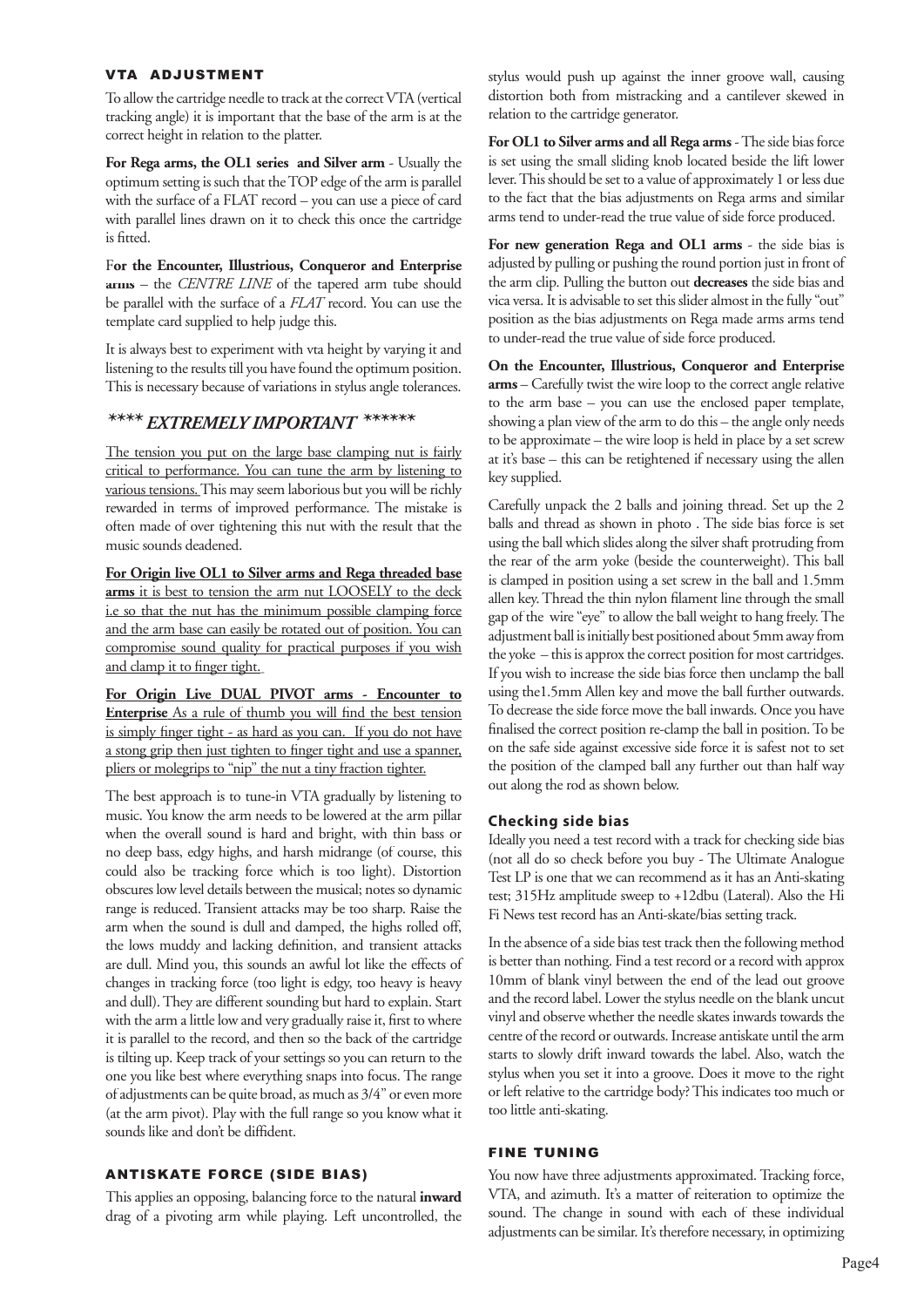all three, to experimentally move from one type of adjustments to the next, then to the next, in order to balance the optimization for all three. It's helpfull to listen to female vocals as you proceed. Firstly try deviating from the cartridge's recommended tracking force by small increments - about 0.2 of a gram deviation above and below the manufacturer's basic recommendations. Don't worry about record damage from heavy tracking as most record damage is actually caused by mistracking in the middle-to-high frequencies with too little tracking force rather than with too heavy. If you're getting mistracking at the low (lightest) end of the range and yet the low range is generally sounding the best (and on moderate signals, not heavy passages), then chances are you have either a dirty stylus, a bad record, an accumulation of crud in your cartridge, or a cartridge that's getting old. Changes in tracking force can change how you want VTA adjusted.

## **REMEMBER TO TUNE IN THE ARM FASTENING TIGHTNESS**

Experiment with the tightness of the large base nut by listening to music. This may seem laborious but you will be richly rewarded as this adjustment is CRITICAL for performance.

#### WARRANTY

We guarantee arms supplied by ourselves to be free from fault for 2 years and will undertake remedial work, providing the arm has not been modified by any party other than ourselves and has not received maltreatment of any kind. Our OEM arms and modifications are not guaranteed by Rega so in the event of a warranty claim you should contact ourselves rather than Rega.

#### **NOTES**

Please note that the occasional rewired arm can make a slight "rustling" noise" through the speakers when it is lifted across the record. This should not be a cause for concern as it is only caused by microphony of the internal litz cable - under normal playing conditions this is inaudible.

If Arm lift is at wrong height - You are able to raise the curved arm rest piece by undoing the tiny M2.5 allen bolt in it's side - Use the 1.27mm size A/F Allen key provided. If you then re tighten this with the arm rest slightly higher up on it's shaft, you should be able to raise the arm off the record. If you do not have the correct size allen key or it's lost then try filing down a slightly oversize one to a "wedge" shape thus guaranteeing a tight fit.

**If the arm "sticks" in playing a record,** then it is almost certain that the curved arm rest is fouling on the yoke. To check if this is the case, hold the arm finger lift and check that the arm can traversed by hand above the surface of the whole record. This will identify the position of the "stick" – simply rotate the arm rest till it no longer fouls – this can usually be carried out without loosening the arm rest grub screw.

**Adjusting the arm clip** - On the Conqueror, Illustrious and encounter tone-arms you can get a "gripping" action with the arm rest clip if you rotate it very slightly so that it is at an angle to the arm ( not too much or you might eventually get wear on the arm surface coating). If you have a dual pivot armthe "clipping" action can produce a slight jolt but this is not a cause for concern as no harm will be done.

The sound of new arms and rewires will improve significantly over the first 2 weeks as items "bed in" and arm wires **burn in**.

Now that all the hard work is over you can settle back and hear

the results - we wish you many hours of enjoyable music and rediscovering your record collection.

## **Hi-Fi cartidges explained**

#### **optional reading for less experienced users**

#### GENERAL NOTES

As Origin Live supply most makes of hi-fi cartridge we get asked questions from time to time about various issues regarding set up and care. To help newcomers to this area we have published the following notes. These guidelines are of a general nature - we publish them only to be of help and although widely accepted they are not formally authoritative - we cannot accept liability if you choose to use them and neither do we encourage the time consuming occupation of answering queries surrounding the procedures outlined - these are best referred to the manufacturer of your specific hi-fi cartridge.

For those new or inexperienced to fitting hi-fi cartridges we would state that this is NOT difficult and much of the detail and perfectionism outlined below is for those who like to experiment. We ourselves do not normally check azimuth, or vary tracking forces from the manufacturers recommendations - neither would we worry if the arm was up to 2mm away from the recommended distance from the spindle - although all these details are audible they are generally of a relatively low order, however tracking force and VTA in particular are worth fine tuning should you feel anything is lacking. If things seem complicated we would encourage you not to be put off as it all becomes clear once you get started.

Before fine tuning the set up as described below you should allow the cartridge to "run in" properly - at least 40 hours for some cartridges.

### IMPORTANCE OF SET UP

Hi-Fi cartridges travel like a bobsleigh through the grooves of a record only a few thousandths of an inch wide. You hear groove displacements of the order of a few millionths of an inch. (That's like splitting a hair into one thousand pieces.) Every bit of motion or vibration allowed at this level can be heard enormously amplified through your speakers. For this reason it is good to set up the turntable and arm correctly so that the audio cartridge can do it's job properly. For instance a turntable out of level can produce side forces on the pickup cartridge tip that will wear it more on one side than the other as well as have a slightly degrading effect on the wear of your records.

#### **LEVELNESS**

When a turntable goes out of level, the platter bearing performance and the arm's dynamics, specifically anti-skate, are negatively affected. So be sure your turntable platter and tonearm mounting board are level - use a spirit level. If the platter is out of level, first adjust the surface that the deck stands on. The suspension (in the case of a suspended sub-chassis design) may also need levelling if it has subsided over time. If the arm board is not level (which means the arm pivot is not vertical), either return it to your dealer for repair or re-level it yourself by shimming between the mounting board and it's support.

#### **HI-FI CARTRIDGES ALIGNMENT**